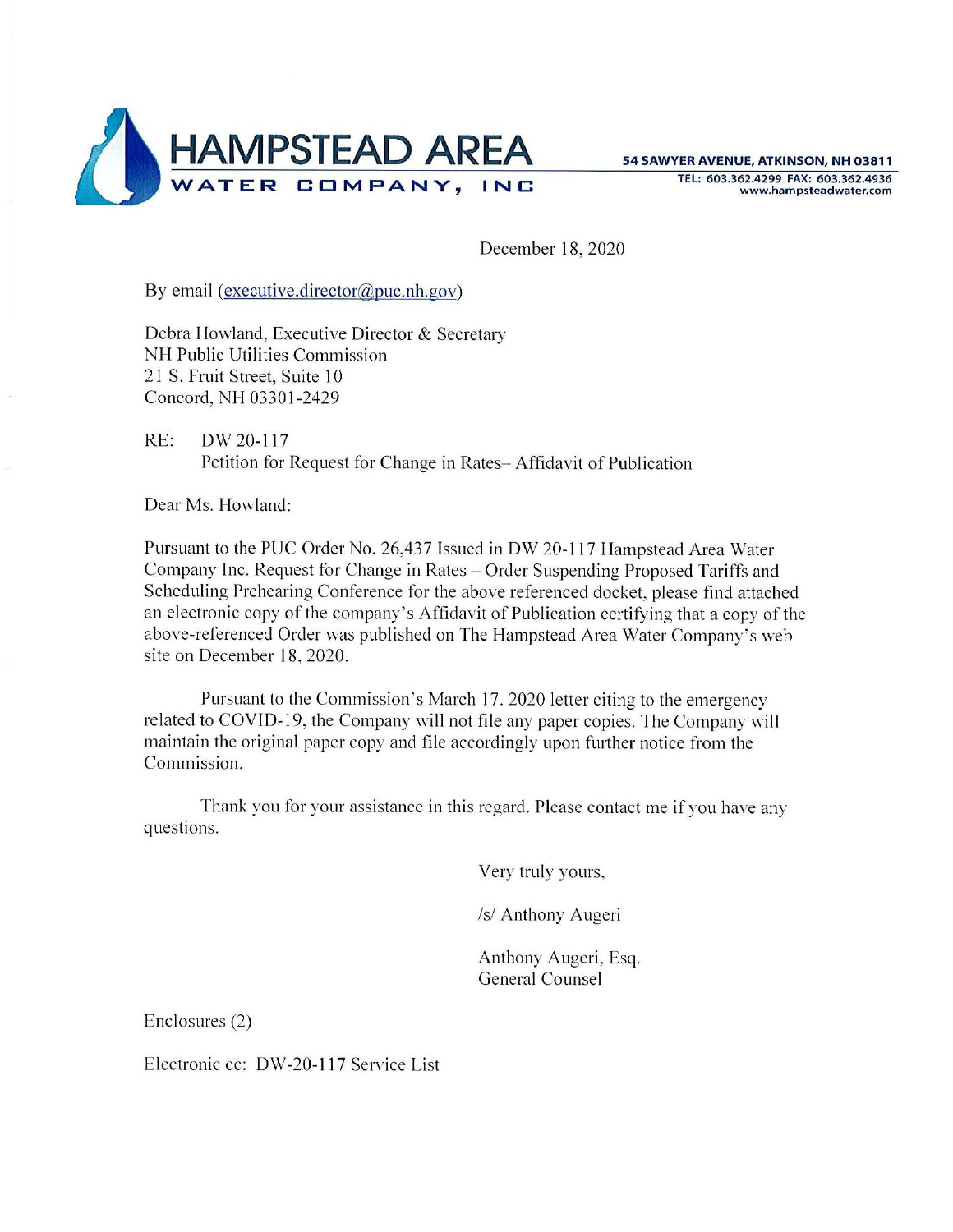## AFFIDAVIT OF PUBLICATION

By The Hampstead Area Water Company, Inc.

## Docket No. 20-117

I hereby certify that a copy of the New Hampshire Public Utilities Commission Order No. 26,437 was published on The Hampstead Area Water Company's website on December 18, 2020. A screenshot of the company's website is submitted along with this affidavit.

stead Area Water Company's<br>site is submitted along with this<br> Anthony Augeri, General Counsel The **K**ampstead Area Water Company, Inc.

STATE OF NEW HAMPSHIRE ROCKINGHAM COUNTY

This instrument was acknowledged before me this  $18<sup>th</sup>$  day of December, 2020 by Anthony Augeri, as General Counsel to The Hampstead Area Water Company, Inc.

Rausse (HuberLeau) **CALLES AND** COMMISSION **EXPIRES** //////////////